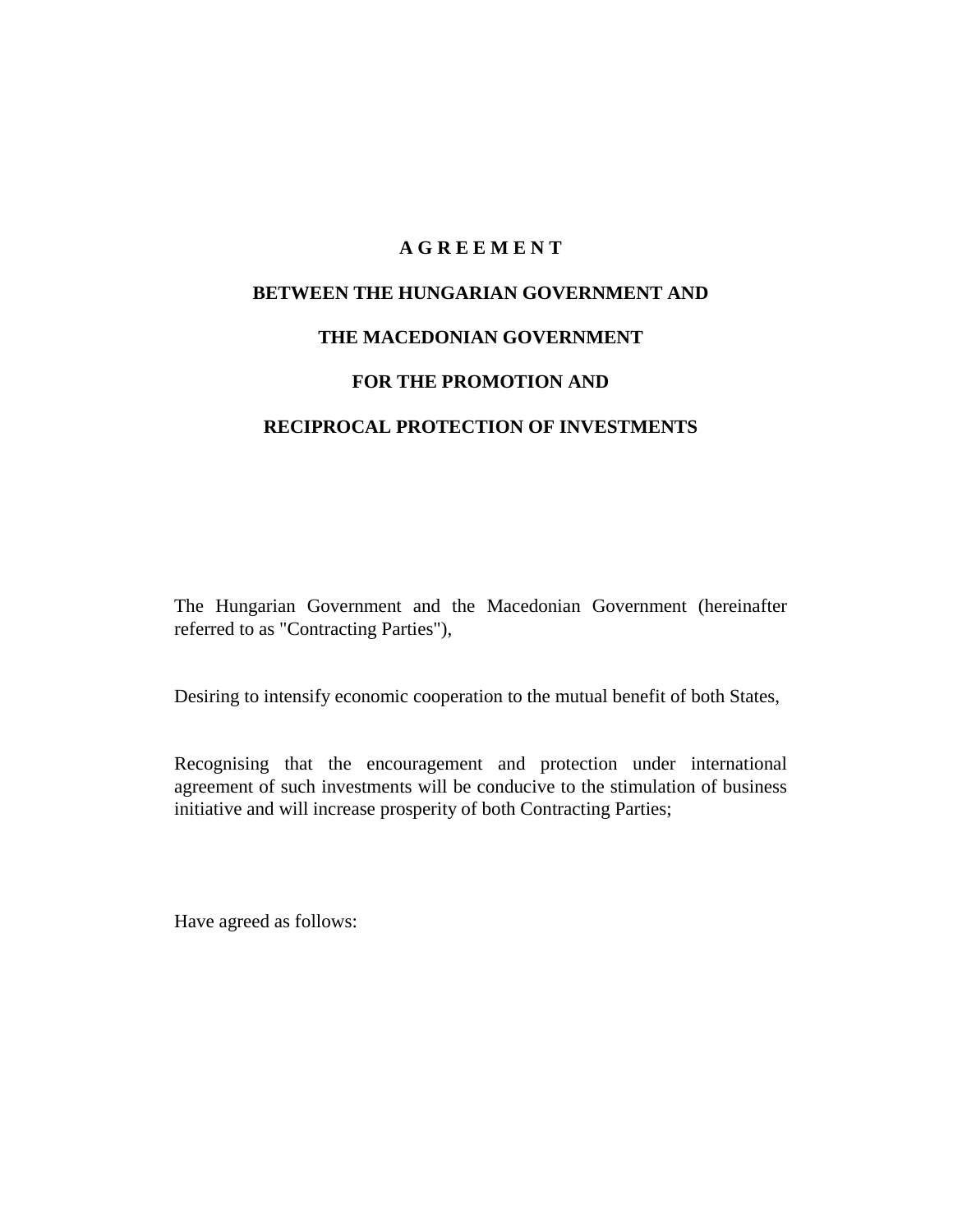### **Article 1 Definitions**

For the purposes of this Agreement:

1. The term "investment" shall comprise every kind of asset invested in connection with economic activities by an investor of one Contracting Party in the territory of the other Contracting Party in accordance with the laws and regulations of the latter and shall include, in particular, though not exclusively:

/a/ movable and immovable property as well as any other property rights *in rem* such as mortgages, pledges and similar rights;

/b/ shares in, stocks and debentures of companies or any other form of participation in a company;

/c/ claims to money or to any performance having an economic value associated with an investment;

/d/ intellectual property rights, including copyrights, trade marks, patents, industrial designs, technical processes, trade secrets, trade names associated with an investment, as well as know-how and goodwill.

/e/ any right conferred by law or under contract and any licenses and permits pursuant to law, including the concessions to search for, extract, cultivate or exploit natural resources.

Any alteration of the form in which assets are invested shall not affect their character as investment on condition that this alteration is made in accordance with the laws and regulations of the Contracting Party in the territory of which the investment has been made.

2. The term "investor" shall mean any natural or legal person who invests in the territory of the other Contracting Party:

/a/ the term "natural person" shall mean any natural person having the nationality of either Contracting Party in accordance with its laws.

/b/ the term "legal person" shall mean with respect to:

(i) Hungary, any entity incorporated or constituted in accordance with, and recognized as legal person by its laws, and having its seat in the territory of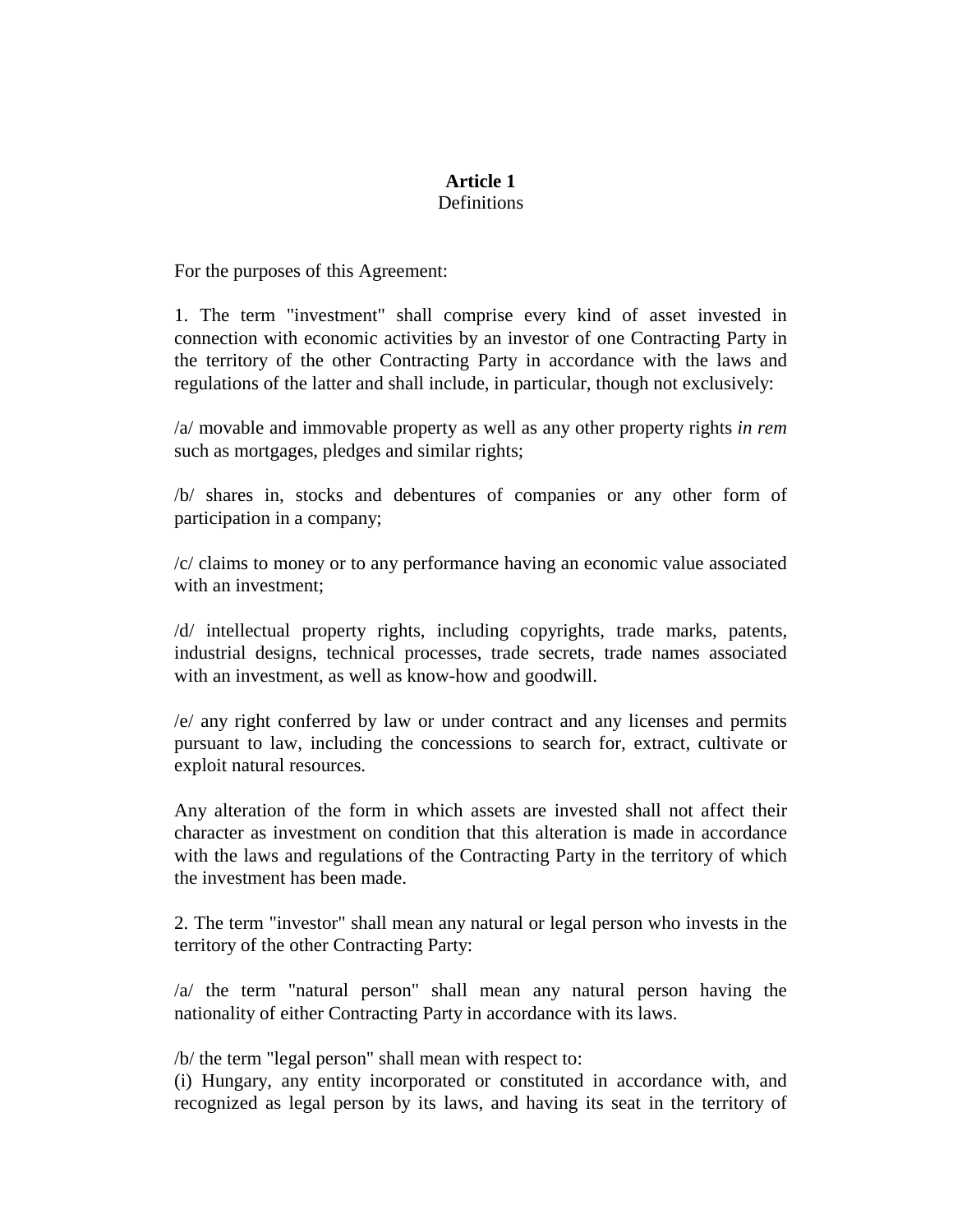Hungary. This term also includes any body of persons having no legal personality but considered as a company by its laws

(ii). Macedonia, any legal person incorporated or constituted in accordance with its laws, and having its seat in the territory of Macedonia,

3. The term "returns" shall mean amounts yielded by an investment and in particular, though not exclusively, includes profits, interest, capital gains, dividends, royalties or fees.

4. The term "territory" shall mean:

/a/ in the case of Hungary, when used in a geographical sense, the territory of Hungary.

/b/ in the case of Macedonia, its territory, including land, water and airspace, over which the State concerned exercises, in accordance with international law, sovereign rights or jurisdiction of such areas;

5. The term "freely convertible currency" means a convertible currency, which is widely used to make payments for international transactions and widely traded in the principal international foreign exchange markets.

### **Article 2**

### Promotion and Protection of Investments

1. Each Contracting Party shall encourage investors of the other Contracting Party to make investments in its territory and shall admit such investments in accordance with its laws and regulations.

2. Investments and returns of investors of either Contracting Party shall at all times be accorded fair, equitable and non-discriminatory treatment and shall enjoy full protection and security in the territory of the other Contracting Party.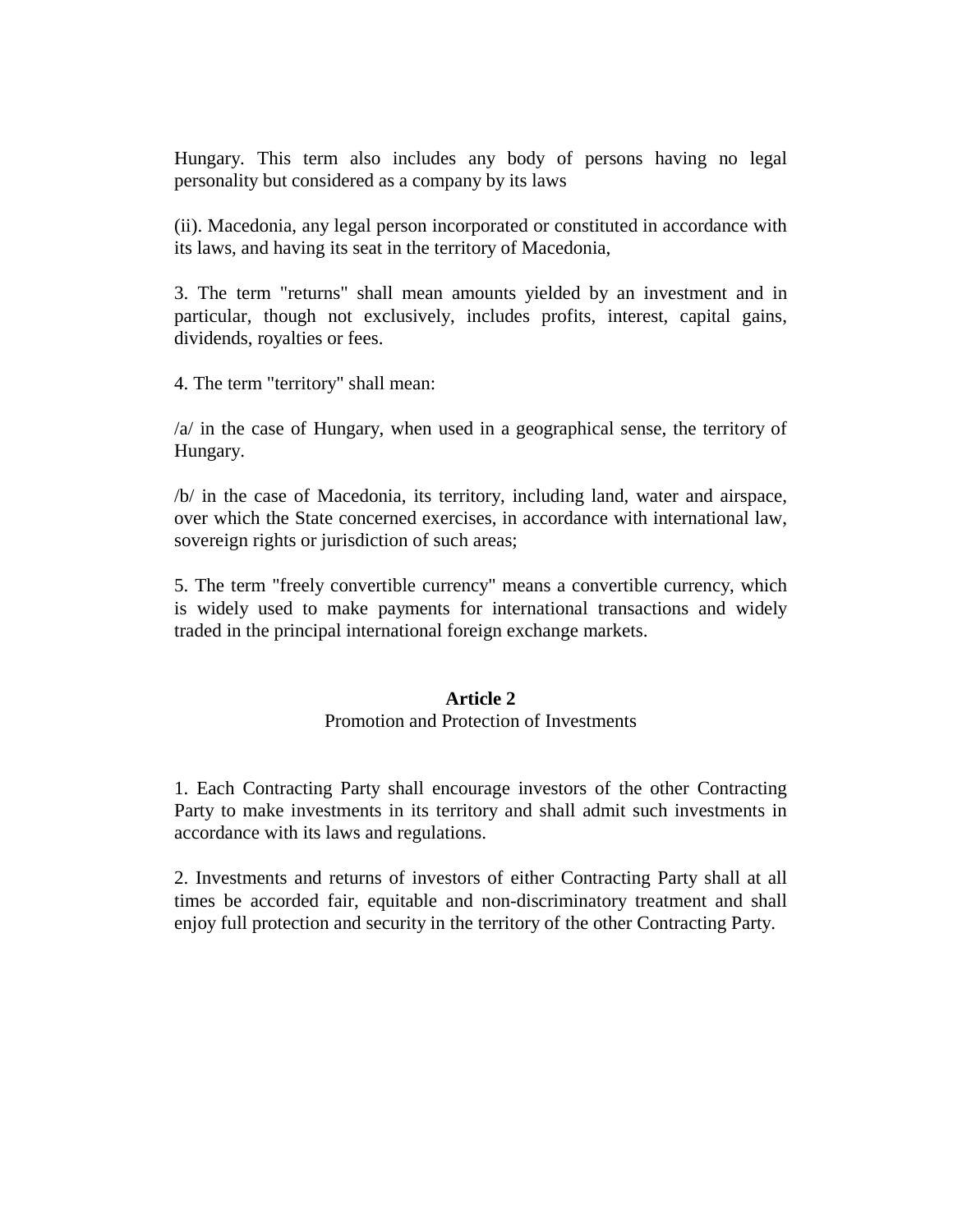## **Article 3**  National and Most-Favoured-Nation Treatment

1. Each Contracting Party shall in its territory accord to investments and returns of investors of the other Contracting Party treatment not less favourable than that which it accords to investments and returns of its own investors or to investments and returns of investors of any third State whichever is more favourable.

2. Each Contracting Party shall in its territory accord to investors of the other Contracting Party, as regards management, maintenance, use, enjoyment or disposal of their investment, treatment which is fair and equitable and not less favourable than that which it accords to its own investors or investors of any third State, whichever is more favourable.

3. The provisions of paragraph 1 and 2 of this Article shall not be construed so as to oblige one Contracting Party to extend to the investors of the other Contracting Party the benefit of any treatment, preference or privilege which may be extended by the former Contracting Party by virtue of:

/a/ any customs union or free trade area or a monetary union or similar international agreements leading to such unions or institutions or other forms of regional cooperation to which either of the Contracting Parties is or may become a party;

/b/ any international agreement or arrangement relating wholly or mainly to taxation;

/c/ any multilateral agreements on investments to which either of the Contracting Party is or may become a party.

## **Article 4**

## Compensation for Losses

 When investments by investors of either Contracting Party suffer losses owing to war, armed conflict, a state of national emergency, revolt, insurrection, riot or other similar events in the territory of the other Contracting Party, they shall be accorded by the latter Contracting Party treatment, as regards restitution, indemnification, compensation or other settlement, not less favourable than that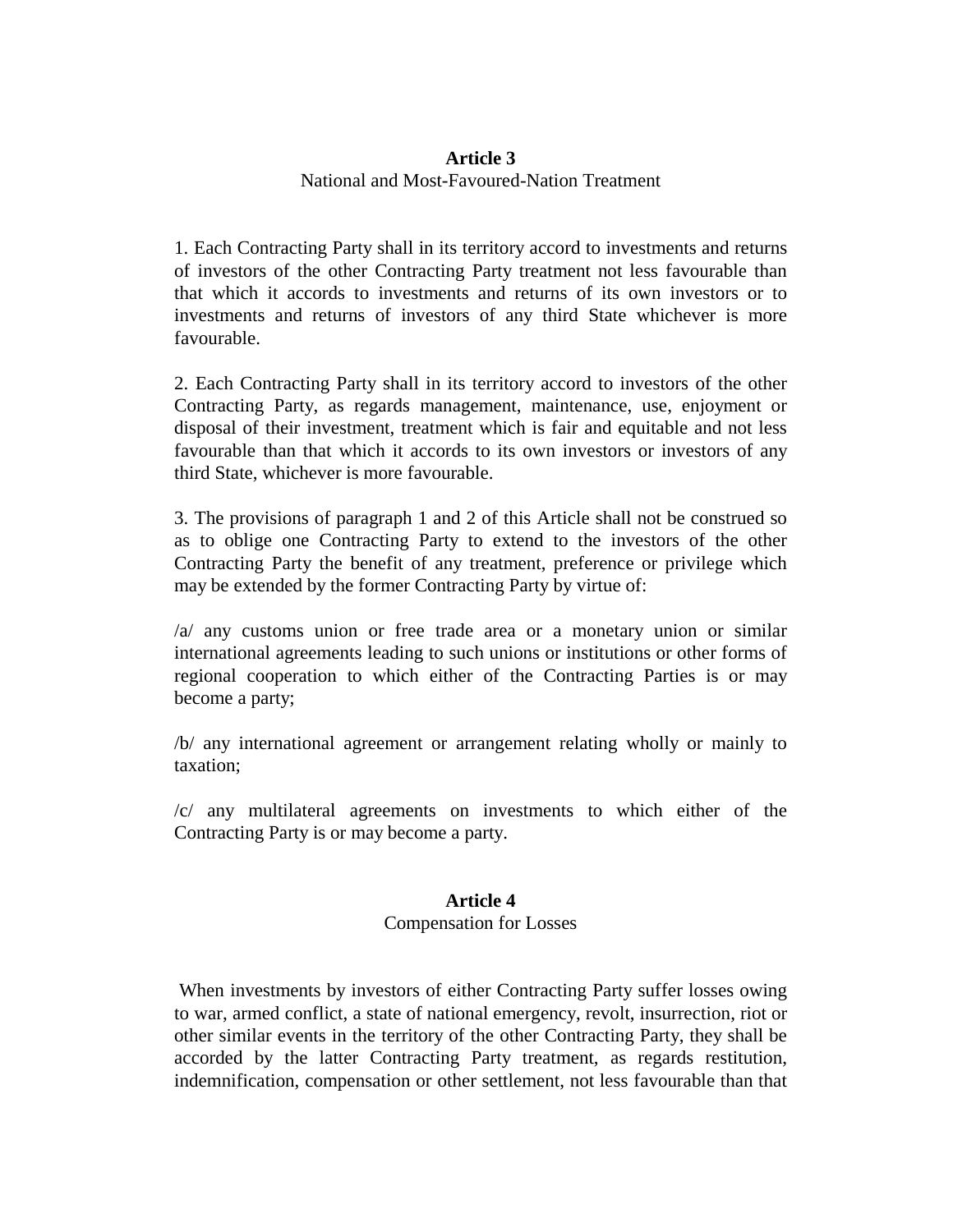which the latter Contracting Party accords to its own investors or to investors of any third State whichever is more favourable.

## **Article 5**  Expropriation

1. Investments of investors of either Contracting Party shall not be nationalised, expropriated or subjected to measures having effect equivalent to nationalisation or expropriation (hereinafter referred to as "expropriation") in the territory of the other Contracting Party except for a public purpose. The expropriation shall be carried out under due process of law, on a non-discriminatory basis and shall be accompanied by provisions for the payment of prompt, adequate and effective compensation. Such compensation shall amount to the market value of the investment expropriated immediately before expropriation or impending expropriation became public knowledge. The compensation shall bear interests at the annual LIBOR base in force from the date of the expropriation until the date of payment. The compensation and interests whenever arising shall be paid without delay shall be effectively realizable, and freely transferable in a freely convertible currency.

2. The investor affected shall have a right, to prompt review, by a judicial or other independent authority of the Contracting Party making the expropriation, of his or its case and of the valuation of his or its investment in accordance with the principles set out in this Article.

# **Article 6**

# **Transfers**

1. The Contracting Parties shall permit the free transfer of payments related to investments and returns. The transfers shall be made in a freely convertible currency, without any restriction and undue delay. Such transfers shall include in particular, though not exclusively:

/a/ capital and additional amounts to maintain or increase the investment;

/b/ profits, interest, dividends and other current income;

/c/ funds in repayment of loans;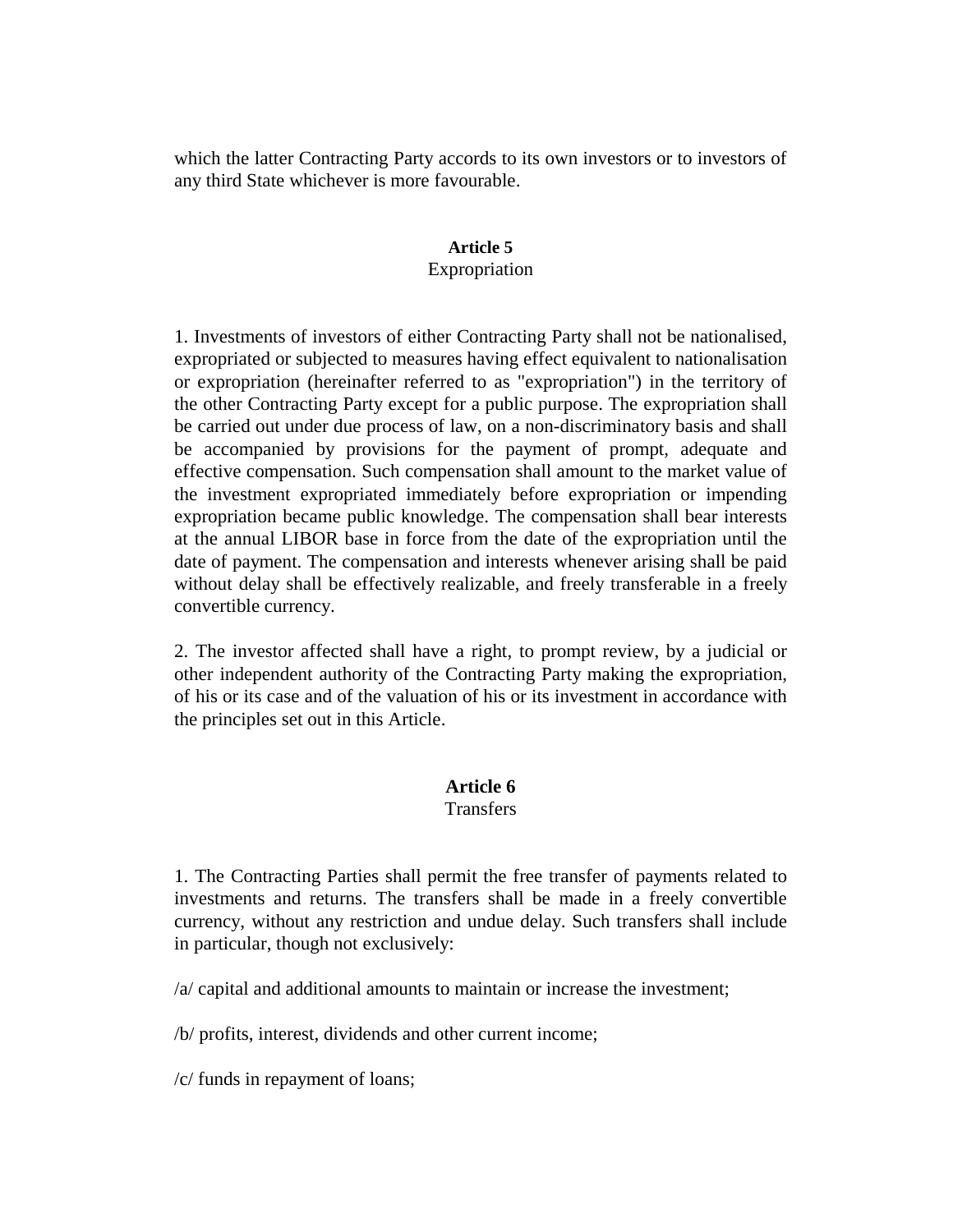/d/ royalties or fees;

/e/ proceeds of sale or liquidation of the investment;

/f/ the earnings of natural persons subject to the laws and regulations of the Contracting Party, in which investments have been made;

/g/ compensation paid pursuant to Articles 4 and 5 of this Agreement.

2. For the purpose of this Agreement, exchange rates shall be the official rates effective at the date of transfer, unless otherwise agreed.

### **Article 7**

#### Subrogation

1. If a Contracting Party or its designated agency makes payment to its own investors under a guarantee or insurance it has accorded in respect of an investment in the territory of the other Contracting Party, the latter Contracting Party shall recognize:

/a/ the assignment, whether under the law or pursuant to a legal transaction in that country, of any right or claim by the investor to the former Contracting Party or its designated agency, as well as,

/b/ that the former Contracting Party or its designated agency is entitled by virtue of subrogation to exercise the rights and enforce the claims of that investor and shall assume the obligations related to the investment.

2. The subrogated rights or claims shall not exceed the original rights or claims of the investor.

## **Article 8**

Settlement of Investment Disputes between a Contracting Party and an Investor of the other Contracting Party

1. Any dispute which may arise between an investor of one Contracting Party and the other Contracting Party in connection with an investment on the territory of that other Contracting Party shall be subject to negotiations between the parties to dispute.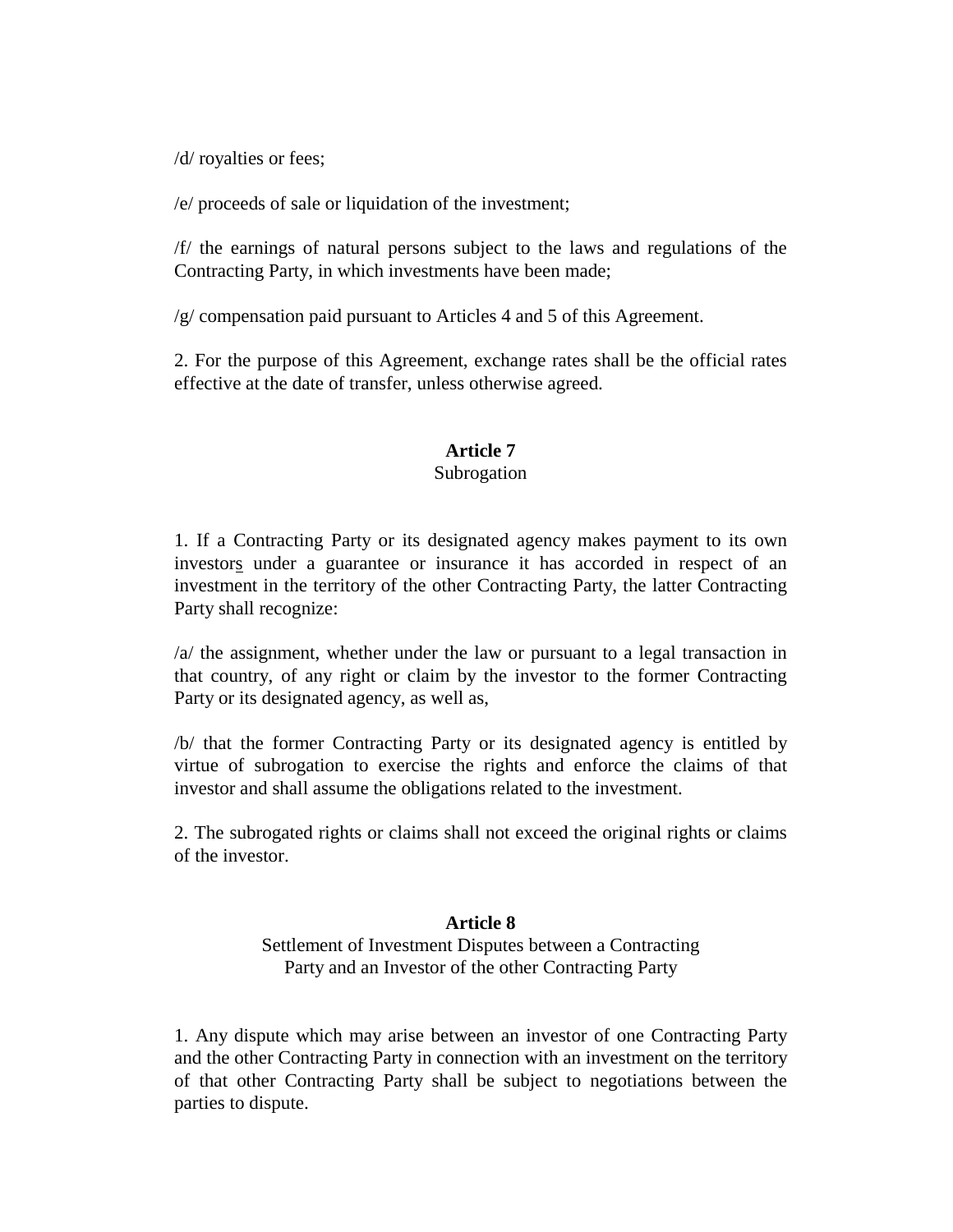2. If any dispute between an investor of one Contracting Party and the other Contracting Party can not be thus settled within a period of six months, the investor shall be entitled to submit the case either to:

/a/ the competent court of the Contracting Party in the territory of which the investment has been made; or

/b/ the International Centre for Settlement of Investment Disputes (ICSID) having regard to the applicable provisions of the Convention on the Settlement of Investment Disputes between States and Nationals of other States opened for signature at Washington D.C. on 18 March 1965 in the event both Contracting Parties shall have become a party to this Convention; or

/c/ an arbitrator or international ad hoc arbitral tribunal established under the Arbitration Rules of the United Nations Commission on International Trade Law (UNCITRAL). The parties to the dispute may agree in writing to modify these Rules. The arbitral awards shall be final and binding on both parties to the dispute.

3. Where an investor of one Contracting Party has submitted a dispute to the competent court of the Contracting Party in the territory of which the investment has been made or to international arbitration, this choice shall be final.

4. The arbitration award shall be based on:

- the provisions of this Agreement;

- the national law of the Contracting Party in whose territory the investment was made, including the rules relative to conflicts of law;

- the rules and the universally accepted principles of international law.

### **Article 9**

Settlement of Disputes between the Contracting Parties

1. Disputes between the Contracting Parties concerning the interpretation or application of this Agreement shall, if possible, be settled through consultation or negotiation.

2. If the dispute cannot be thus settled within six months, it shall upon the request of either Contracting Party, be submitted to an Arbitral Tribunal in accordance with the provisions of this Article.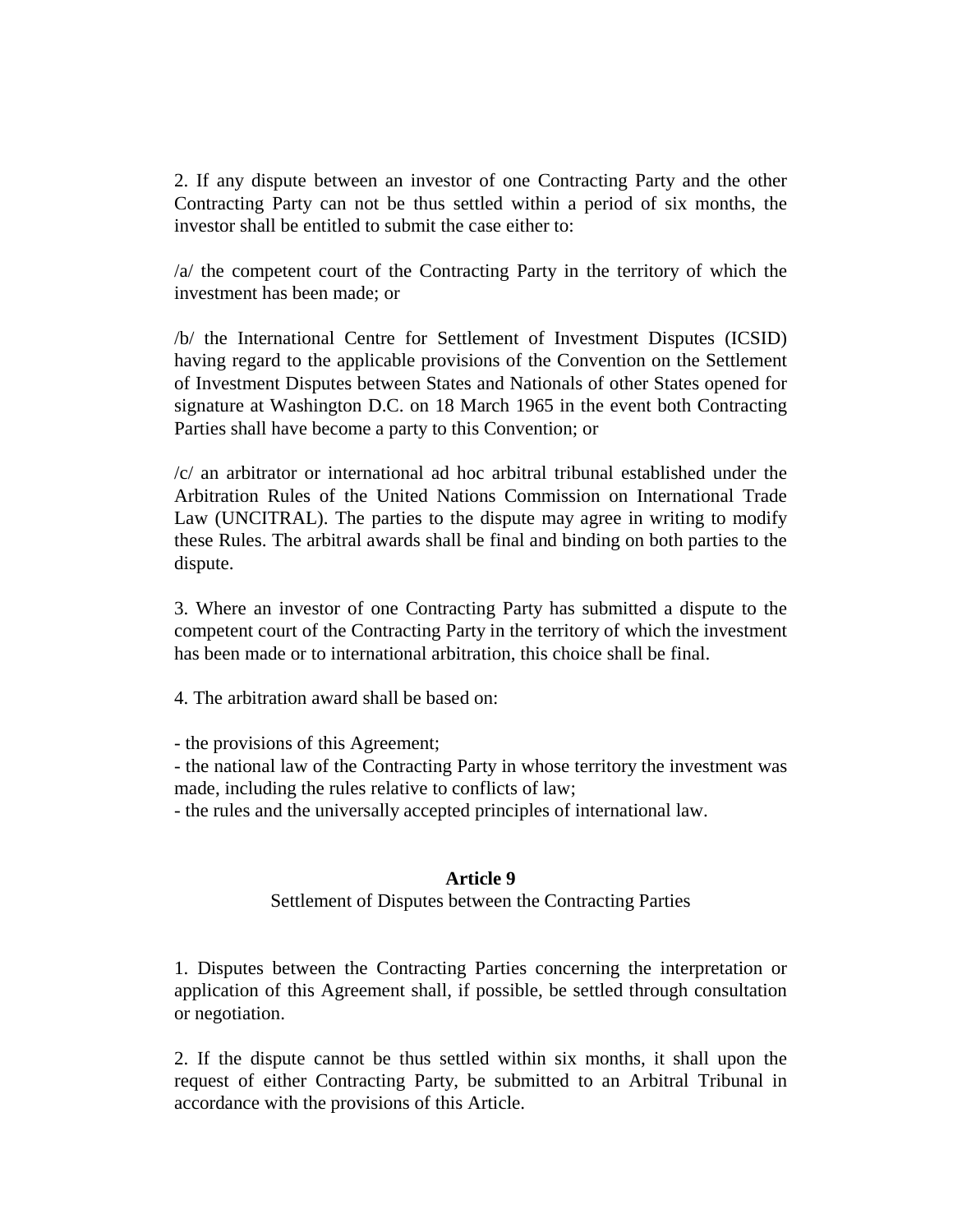3. The Arbitral Tribunal shall be constituted for each individual case in the following way. Within two months from the date of the receipt of the request for arbitration, each Contracting Party shall appoint one member of the Tribunal. These two members shall then select a national of a third State who on approval of the two Contracting Parties shall be appointed Chairman of the Tribunal (hereinafter referred to as "Chairman"). The Chairman shall be appointed within two months from the date of appointment of the other two members.

4. If within the periods specified in paragraph 3 of this Article the necessary appointments have not been made, a request may be made to the President of the International Court of Justice to make the appointments. If he happens to be a national of either Contracting Party, or if he is otherwise prevented from discharging the said function, the Vice-President shall be invited to make the appointments. If the Vice-President also happens to be a national of either Contracting Party or is prevented from discharging the said function, the member of the International Court of Justice next in seniority who is not a national of either Contracting Party shall be invited to make the appointments.

5. The Arbitral Tribunal shall reach its decision by a majority of votes. Such decision shall be binding on both Contracting Parties. Each Contracting Party shall bear the cost of its own arbitrator and its representation in the arbitral proceedings; the cost of the Chairman and the remaining costs shall be borne in equal parts by both Contracting Parties. The Arbitral Tribunal shall determine its own procedure. The tribunal may, however decide that a higher portion of costs shall be borne by one of the two Contracting Parties, and this award shall be binding on both Contracting Parties.

#### **Article 10**

#### Application of Other Rules and Special Commitments

1. Where a matter is governed simultaneously both by this Agreement and by another international agreement to which both Contracting Parties are parties, nothing in this Agreement shall prevent either Contracting Party or any of its investors who own investments in the territory of the other Contracting Party from taking advantage of whichever rules are more favourable to his case.

2. If the treatment to be accorded by one Contracting Party to investors of the other Contracting Party in accordance with its laws and regulations or other specific provisions of contracts concluded in accordance with its laws and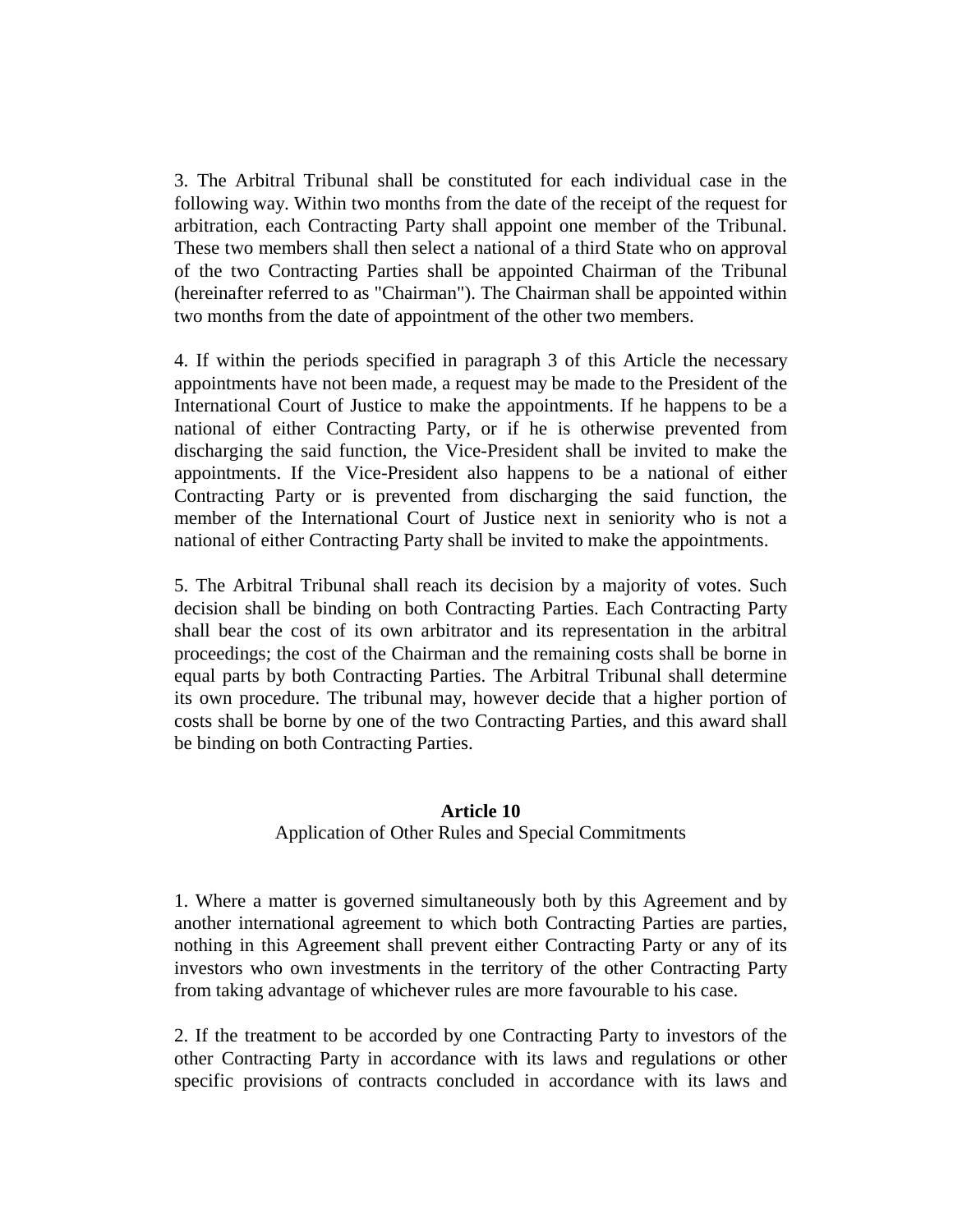regulations is more favourable than that accorded by the Agreement, the more favourable shall be accorded.

# **Article 11**

## Applicability of this Agreement

This Agreement shall apply to investments made in the territory of one of the Contracting Parties in accordance with its laws by investors of the other Contracting Party prior to as well as after the entry into force of this Agreement, but shall not apply to any dispute concerning an investment which arose, or any claim which was settled before its entry into force.

## **Article 12**

## Entry into Force, Duration and Termination

1. The Contracting Parties shall notify each other that their constitutional requirements for the entry into force of this Agreement have been complied with. This Agreement shall enter into force on the date of the second notification.

2. This Agreement shall remain in force for a period of ten years, and shall continue in force, thereafter for similar period or periods, unless terminated in accordance with paragraph 3 of this Article.

3. Either Contracting Party may by giving one year's written notice to the other Contracting Party, terminate this Agreement at the end of the initial ten year period or anytime thereafter.

4. In respect of investments made prior to the termination of this Agreement, the provisions of this Agreement shall continue to be effective for a period of ten years from the date of termination.